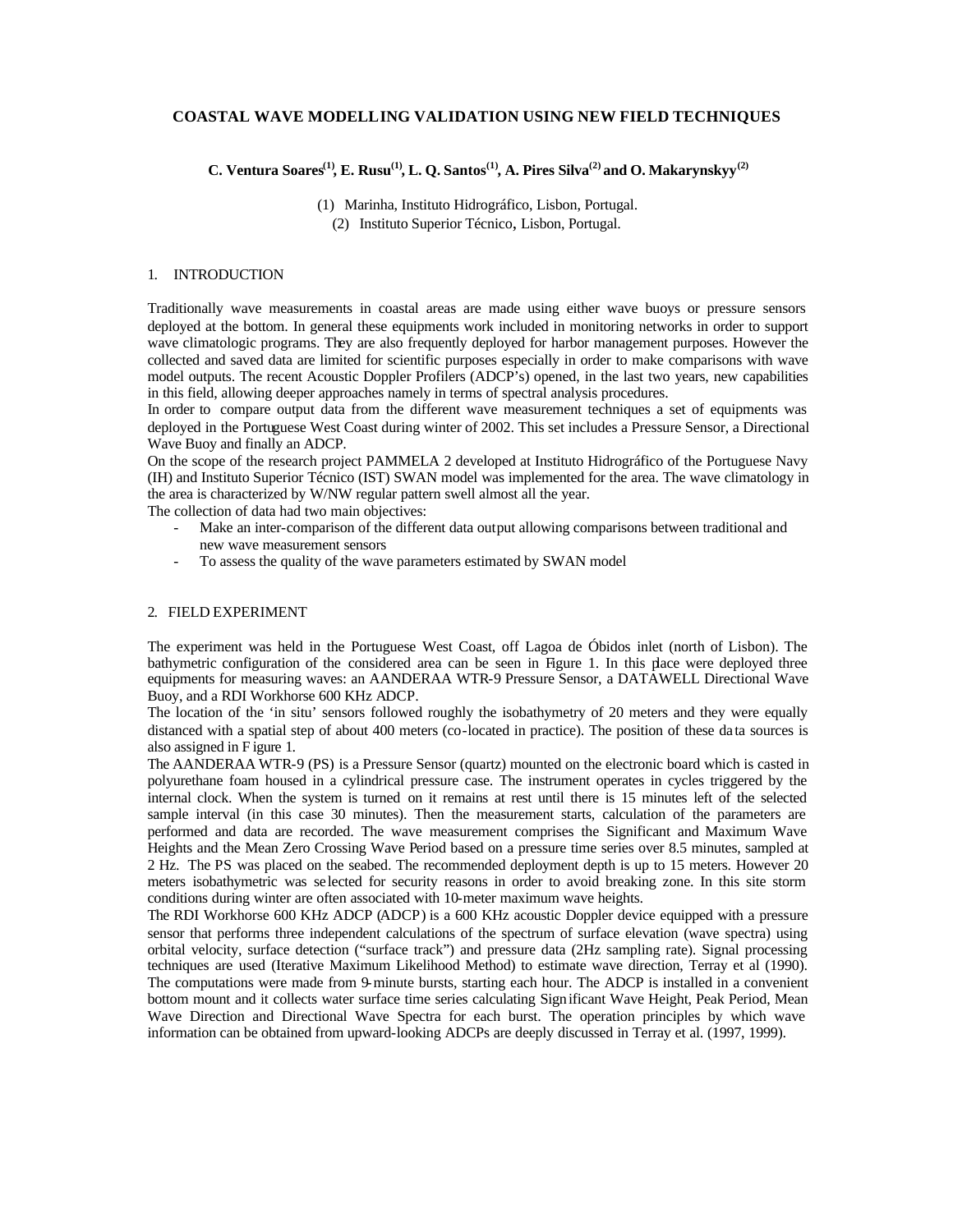The DATAWELL Directional Wave Buoy (WB) is a spherical buoy which measures wave height and wave direction. The buoy follows the movements of the water surface and it estimates the waves by measuring the vertical acceleration of the buoy, pitch and roll angles, and the three components of the Earth magnetic field. From these measurements (20-minute record starting each 3 hours), the elevation and the slope of the water surface, in north-south and east-west directions, are calculated (acceleration signal is integrated twice). The sampling rate is 1.28 Hz and data are grouped in blocks of 200 seconds. Then, each 20 minutes register contains 6 blocks of 200 seconds.



Figure 1 Location of the 'in situ' instrumentation in Óbidos

Three categories of wave parameters were compared: the Significant Wave Height (Hs), the Wave Period (both Peak and Mean, Tp and Tm) and the Peak Wave Direction (DIR). The performed analysis took also into account the fact that the data from WB is post-processed using both spectral and statistical methods. On the other side ADCP uses spectral methods and PS statistically treatment of the collected data. The instruments were deployed from  $5<sup>th</sup>$  March to 10<sup>th</sup> May 2002. The analysis is focused on the period from 7 to 31 March 2002, the most energetic period, every 3 hours. This time step corresponds to the WB sample interval, which is the largest time step of all three considered sensors. The ADCP records every hour, while PS measures the wave parameters every 30 minutes.

# 3. DATA ANALYSIS

In Figure 2 are presented the time series of the Hs obtained for all three instruments. This was spectral deduced for WB and ADCP and statistical processed for PS. It can be seen a reasonable agreement between ADCP and WB data while PS data is consistently lower. Besides measurement noise this discrepancy may be related with different data acquisition and processing techniques (spectral versus statistical analysis), different positions of the sensors in relation to the bottom (ADCP vs PS), tide and current influences over the pressure-based wave height spectra (ADCP vs WB) (Strong et al., 2000). Figure 3 describes the time series of the Tp (WB and ADCP). In general the values agree but with several unexpected dramatic changes in ADCP Tp values spread along the 25-day period. Figure 4 shows the time series of the Tm (WB and PS), both statistically derived. Lower Tm show more important differences than higher Tm. Figure 5 represents DIR from WB and ADCP. The differences are generally lower than 20º.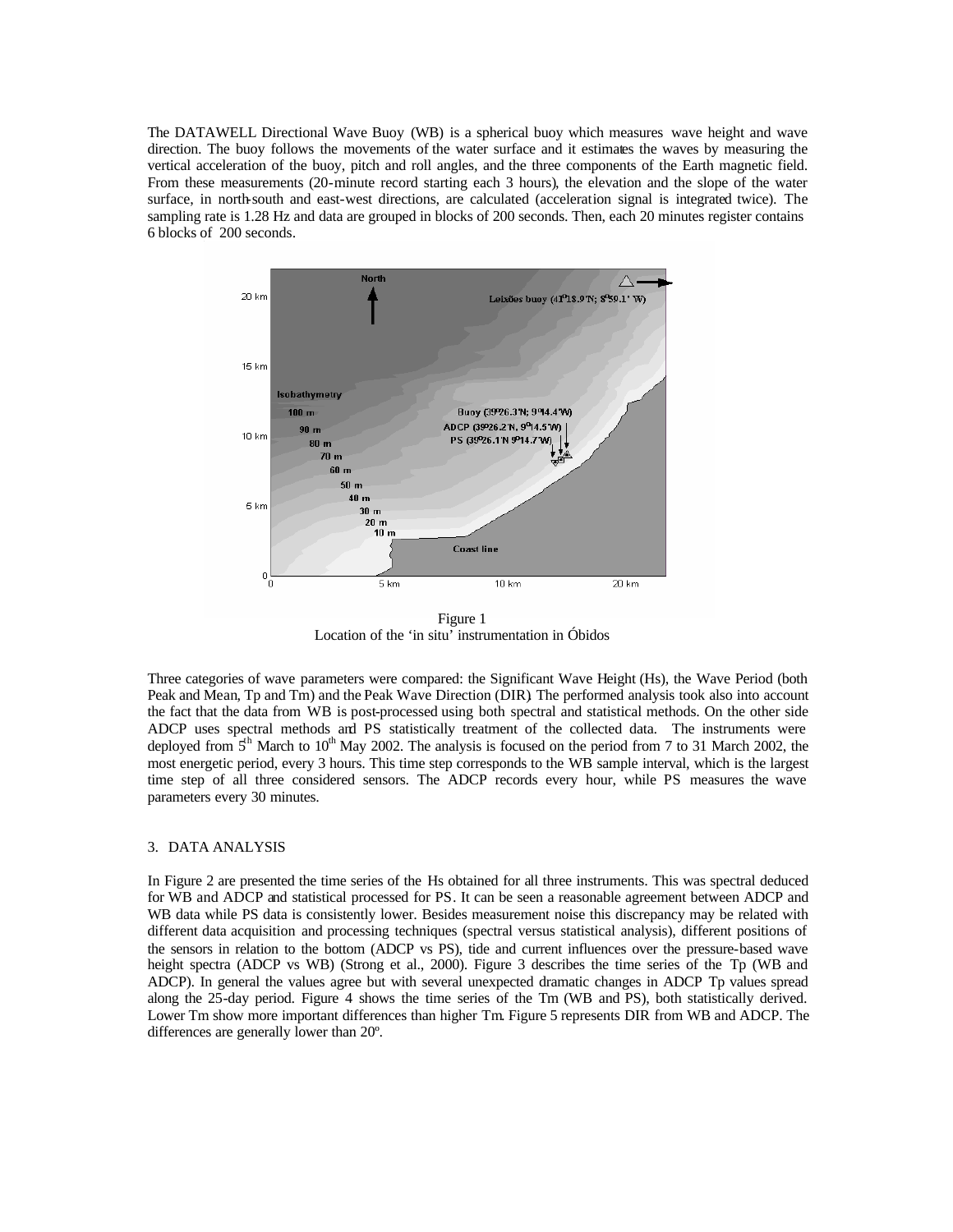

Figure 2 Significant wave height analysis, comparison WB-ADCP-PS 7-31 March 2002, 3 hours time step



Figure 3 Peak period analysis, comparison WB-ADCP 7-31 March 2002, 3 hours time step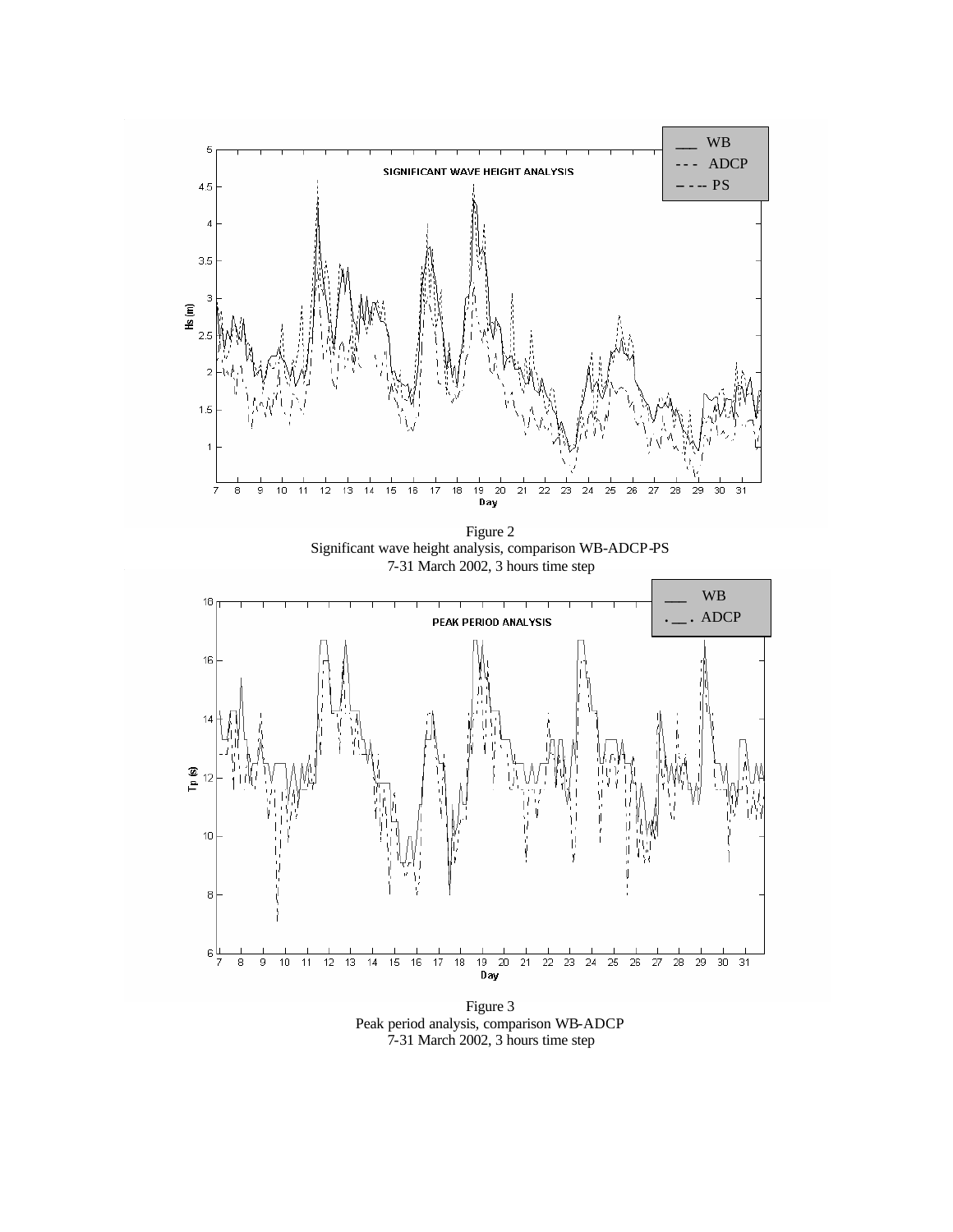

Figure 5 Peak wave direction analysis, comparison WB-ADCP 7-31 March 2002, 3 hours time step

Generally speaking and awaiting for future and detailed work analyzing this data, the ADCP and WB show reasonable agreements comparing the main wave parameters not only in calm conditions but also in storm ones (four situations with Hs above 3 meters). PS data differences from the other data are more important. In spite of this the PS output seems to be pretty reasonable.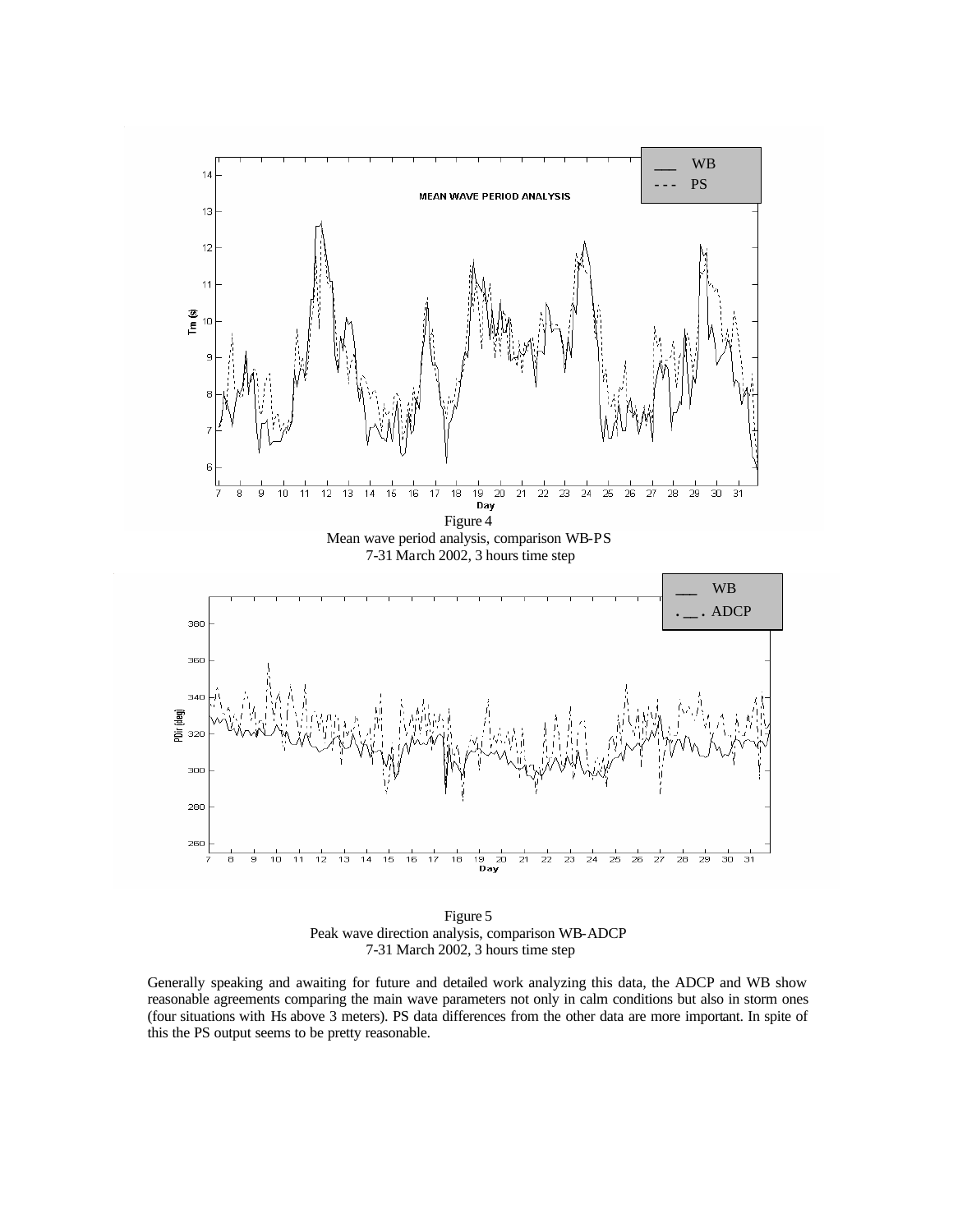### 4. WAVE MODEL SIMULATIONS AND ASSESSMENT

For describing the wave propagation in the nearshore were performed several simulations with the SWAN (acronym for Simulation WAves Nearshore), a spectral phase averaging wave model designed to obtain realistic estimates of wave parameters in coastal areas from given wind, bottom, and current conditions, Holthuijsen et al. (2001). In general SWAN was designed to implement the following wave propagation processes: propagation through geographic space, refraction due to bottom and current variations, shoaling due to bottom and current variations, blocking and reflections by opposing currents, transmission through or blockage by obstacles. The model also accounts for the dissipation effects due to whitecapping, bottom friction and wave breaking.

The domain selected for these simulations was a 22 kilometers square as can be seen in Figure 1. Since the simulations were performed using a Cartesian system of co-ordinates, it was generated a regular computational grid in the geographic space. The grid steps are of 100 meters in the east-west direction and 200 meters northsouth direction. For the directional space it was used a sector between 250<sup>°</sup> and 350<sup>°</sup> with a step of 4 degrees. This directional range corresponds to the incoming swell patterns for the period analyzed. The frequency space generated has 40 frequencies between 0.05 and 0.6 Hz. A seafloor DTM (Digital Terrain Model) with 100 meter resolution in both directions was used as bottom boundary condition. Local wind and currents were not accounted for.

According to the swell propagation patterns the active boundaries were the ones from west and north. The zero boundary conditions on the sides from east and south do not induce any errors in the area of interest because most part of these boundaries are land and in this case SWAN absorbs all incoming wave energy. Moreover, for the parts with water it is assumed that no waves can enter the area but they can leave the area freely, which obviously does not affect the computations for this specific configuration of the area considered.



Figure 6 Comparison diagram, WB Leixões- WB Óbidos (Significant wave height, peak period, wave direction and directional spreading) 7-31 March 2002, 3 hours time step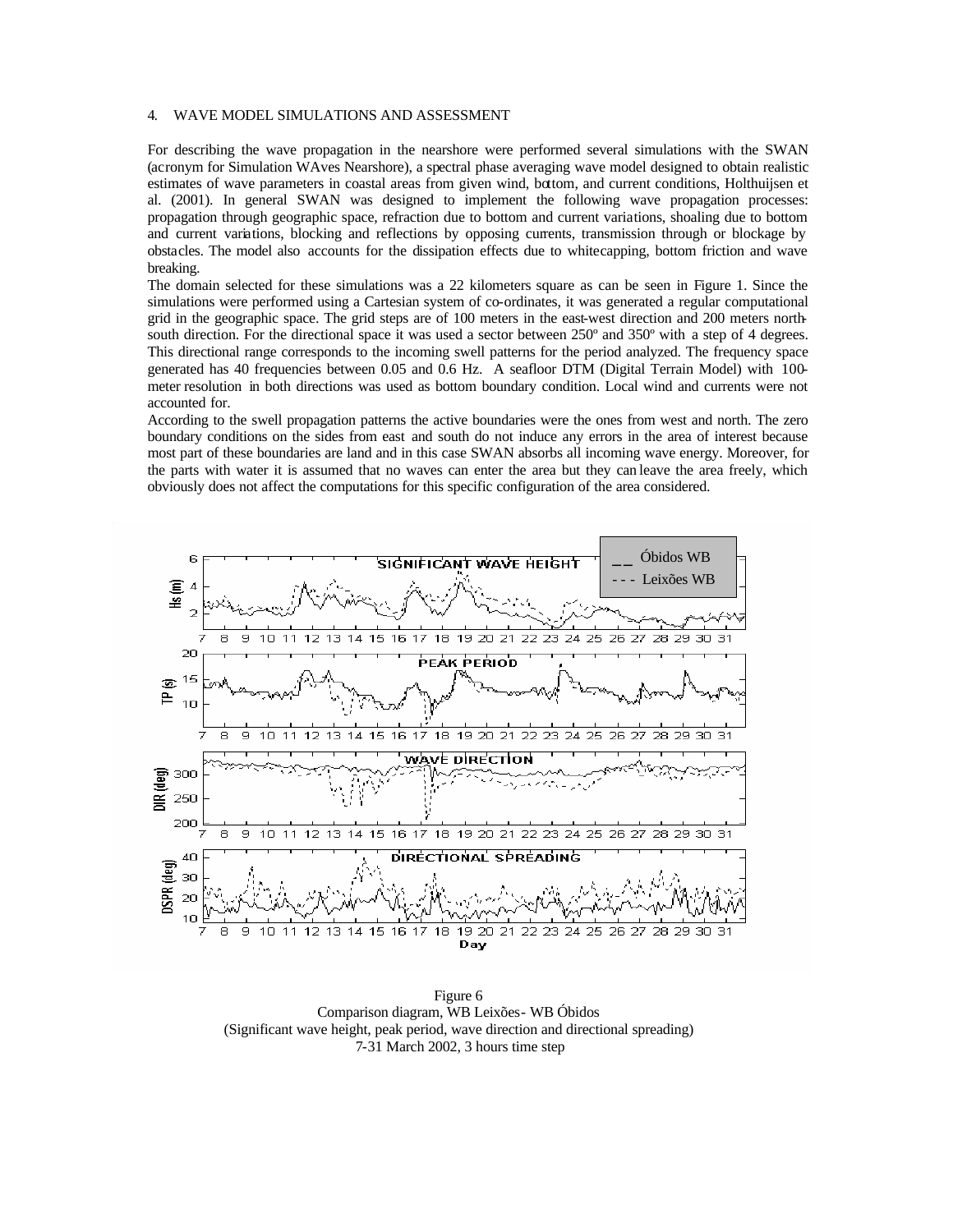A parametric spectral input (offshore boundary condition) was generated using a JONSWAP spectrum with the standard value for the peak enhancement factor (3.3). Besides this factor the wave parameters that governs the spectral shape are Hs, Tp (or alternatively Tm), DIR and the Directional Spreading of waves (DSPR). In this way offshore boundary condition was defined by using deep-water wave parameters obtained from Leixões DATAWELL directional wave buoy, located in deep-water conditions (at 100 meters depth), about 110 nautical miles northward. It was assumed the offshore conditions at Óbidos site are very similar with those registered in Leixões since the comparison diagram presented in Figure 6 for the period analyzed (7-31 March 2002) shows the Óbidos 20-meter depth wave buoy with a very good concordance in phase, in all the four parameters mentioned, with the Leixões deep-water wave buoy.

The physical processes activated when making the simulations were: whitecapping, depth induced wave breaking, bottom friction and triad wave-wave interactions. The process of whitecapping in the SWAN model is represented by the pulse-based model of Hasselmann (1974), reformulated in terms of wave number as to be applicable in finite water depth, Komen et al. (1984). As regards the depth induced wave breaking was used the default SWAN parameterization with a 0.73 constant breaking factor, Eldeberky et al. (1996b). For the bottom friction was activated the Madsen model, Madsen et al. (1988). This formulation is similar to that of Hasselmann et al. (1968), but in this case the bottom friction factor is a function of the bottom roughness height and the wave conditions. For modeling the triad wave-wave interaction SWAN uses the Lumped Triad Approximation Eldeberky (1996a), in each spectral direction. Since the wind conditions were not taken into account the quadruplet wave-wave interaction was set off.

A non-stationary SWAN simulation was performed on a UNIX workstation (as a sequence of stationary simulations with the time step of 3 hours), covering the period from 7 to 31 March 2002. Under the described parameterization the computer time requested for one simulation was about 30 minutes. The convergence was good, being necessary usually from 5 to 7 iterations to reach the default numerical accuracy imposed (98%). As concerns the outputs, were requested the wave data in the points of the computational grid, which were post processed, in real-time, with the interface 'TOTAL WAVE', Rusu et al. (2002). This brought the advantage of visualization the field distribution of the parameters (either scalars or vectors). Moreover, any location could be considered in the phase of post processing without being imposed 'a priori' as an output request. Since it was used the same interpolation procedure as in SWAN (namely bilinear interpolation between the points of the computational grid) the results provided by the interface are rigorously the same with those delivered directly by the model in the correspondent locations (points, lines or isolines).

The results of the model simulations concerning the fourth parameters analyzed (Hs, Tp, DIR and DSPR) are presented in the Figure 7, being compared with the corresponding data registered at the 20-meter depth Óbidos wave buoy. The relative errors are given in Figure 8 as standard computed:

$$
E_R(\%)=\frac{|V_M - V_C|}{V_M} \cdot 100\tag{1}
$$

where  $V_M$  is the measured value and  $V_C$  the computed value of the parameter. With few exceptions (when actually the data from the two buoys differs substantially), the results presented show a good concordance (in terms of all parameters analyzed), for a wave regime characterized by Hs less or equal 3 meters. As can be seen in Figure 8 the smallest relative errors (most of the cases about 4% or less) are concerning the wave direction. From Figure 7 can be also noticed the fact that in the cases of extreme wave conditions, at Óbidos buoy, Hs computed by SWAN are systematically greater than the corresponding measured values.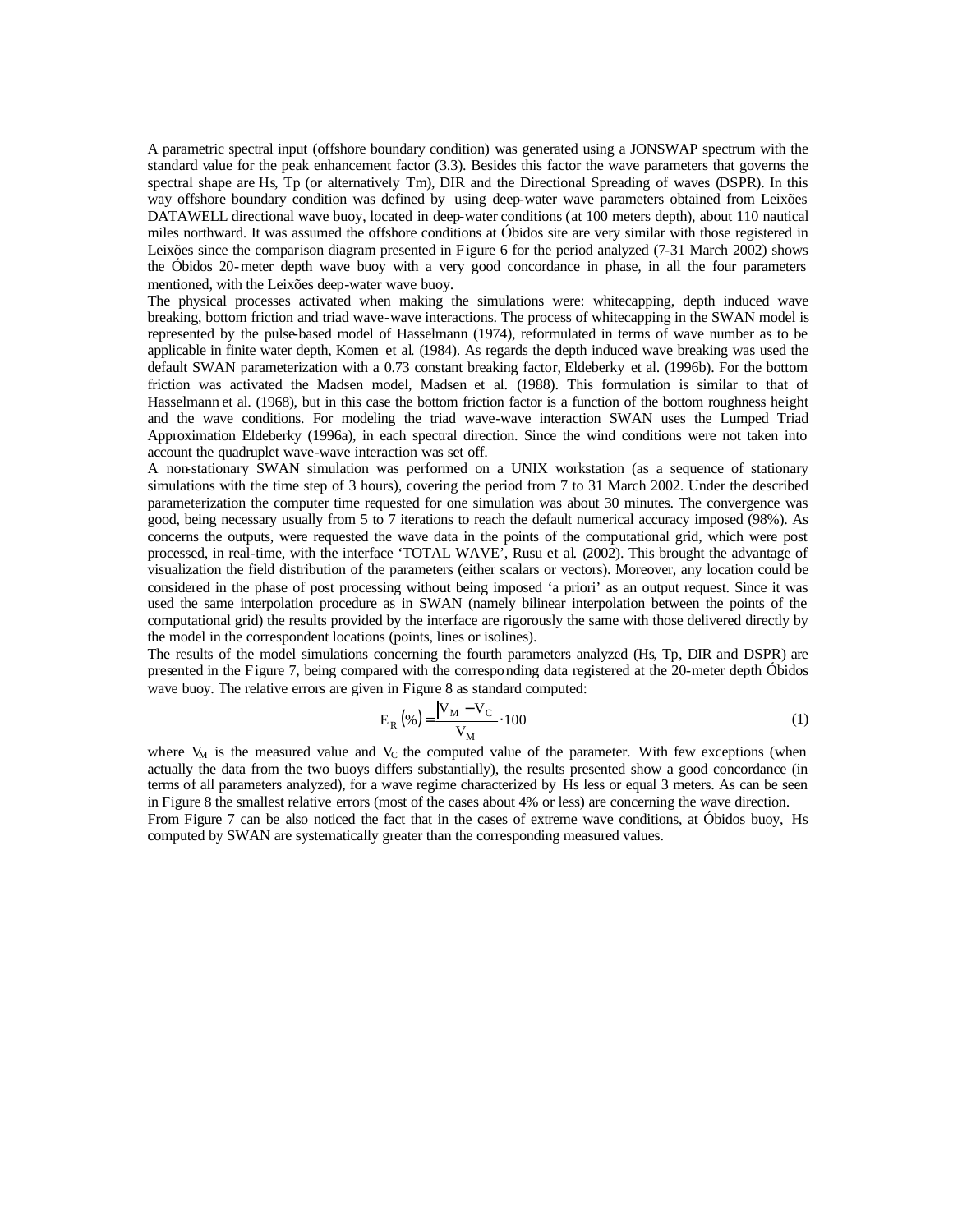



Figure 8 Relative errors (Óbidos wave buoy measured data versus SWAN computed wave data, %); 7-31 March -2002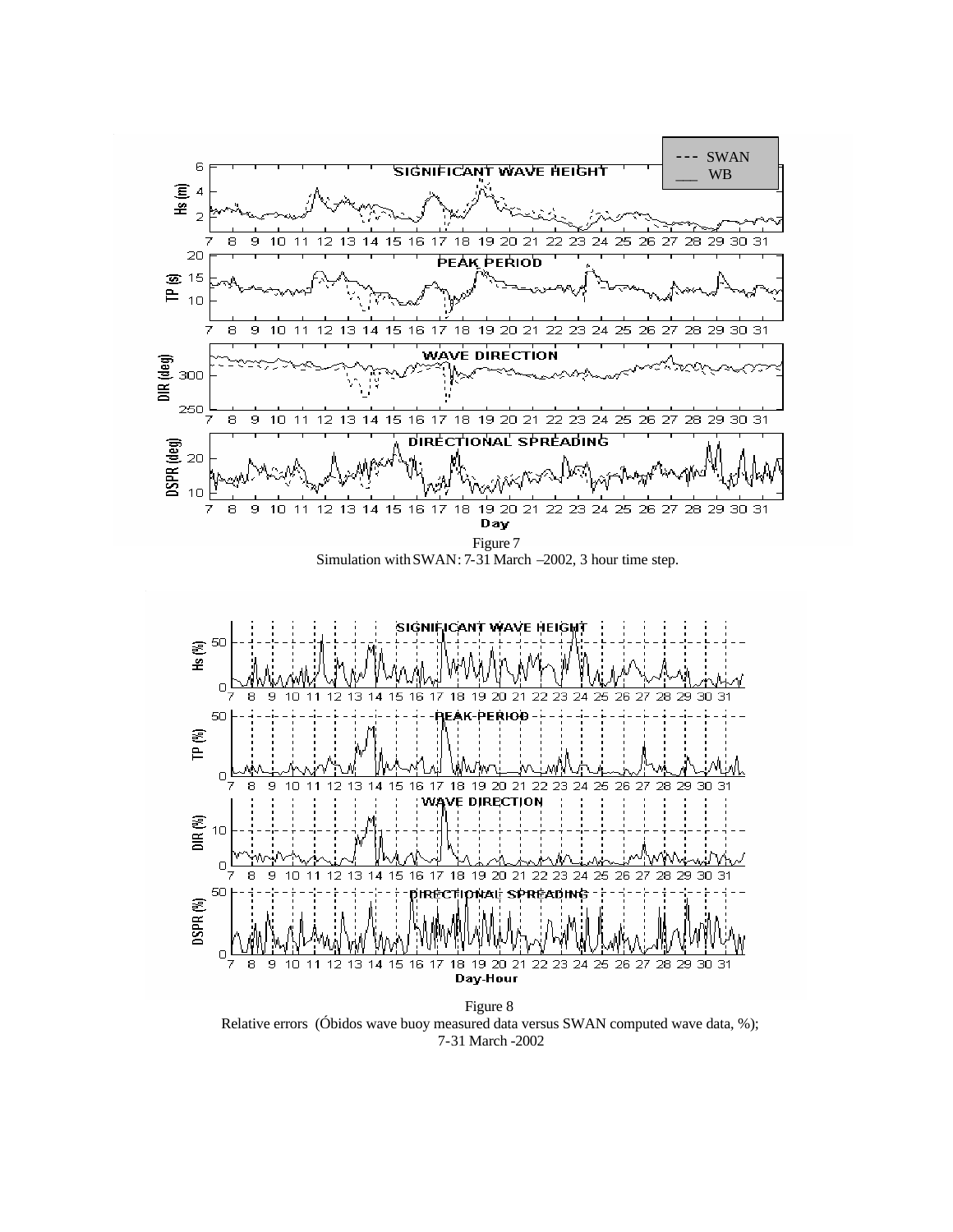We can compare measured data from the 3 different instruments considered with SWAN output for selected storm wave conditions. For this purpose we select two energetic peaks: one registered between 0900 16 March and 0000 17 March and other registered between 0900 18 March and 0900 19 March.

Figures 9 and 10 present an overview comparison in terms of Hs and Tp, between SWAN output and data recorded. It can be seen the output model surpasses consistently recorded data. In addition ADCP and WB are significantly close in all the considered periods.

Figures 11, 13 and 15 compare, in detail, SWAN output with all the instrumentation data, individually considered.

Figures 12, 14 and 16 express the registered differences, in terms of percentage of error (relative errors), between SWAN output and the instrumentation data, individually considered.

The analysis of data shows SWAN output, in its default parameterization, with good estimations if compared with WB and ADCP data and less reasonable estimations if compared with PS data.

They are of course several factors affecting not only the SWAN output results but also the quality of measured instrumentation data. In the first case should be referred the need for a better and more comprehensive parameterization (introducing wind and currents, for example). In the instrumentation field, as referred before, different data acquisition and processing techniques, different positions of the sensors in relation to the bottom, tide and current influences over the pressure-based wave height spectra among others can affect the raw data recorded.



Figure 9 Significant wave height: comparison Buoy-ADCP-Pressure sensor-SWAN; Wave peaks 16-0900 \_ 17-0000 & 18-0900 \_ 19-0900, March 2002.



Figure 10 Peak period: comparison Buoy-ADCP-SWAN; Wave peaks 16-0900 \_ 17-0000 & 18-0900 \_ 19-0900, March 2002.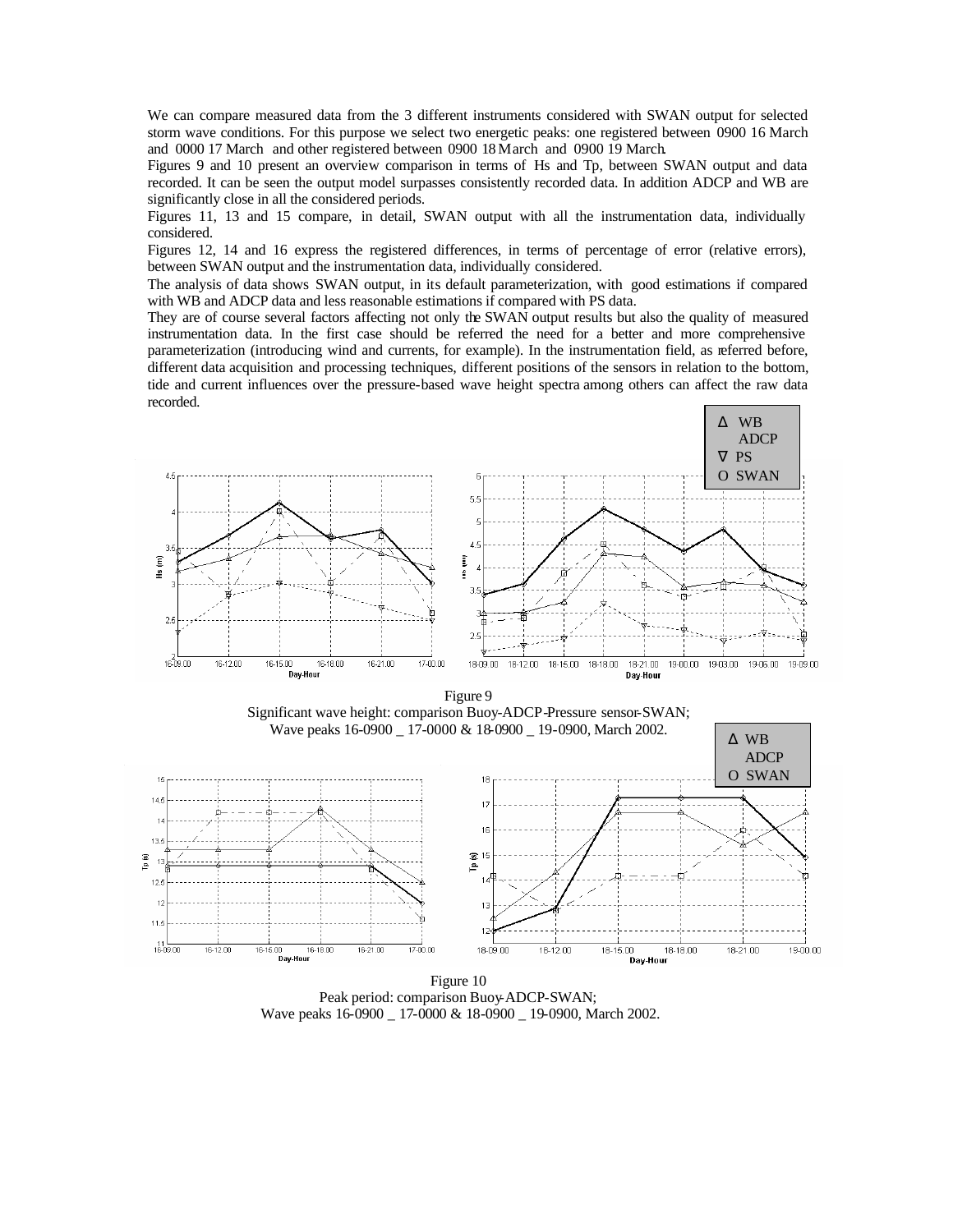

Figure 11 Comparison WB-SWAN (significant wave height, peak period, wave direction and directional spreading); Wave peaks 16-0900 \_ 17-0000 & 18-0900 \_ 19-0900, March 2002.



Figure 12 Errors relative to the WB data of the SWAN simulation results; Wave peaks 16-0900 \_ 17-0000 & 18-0900 \_ 19-0900, March 2002.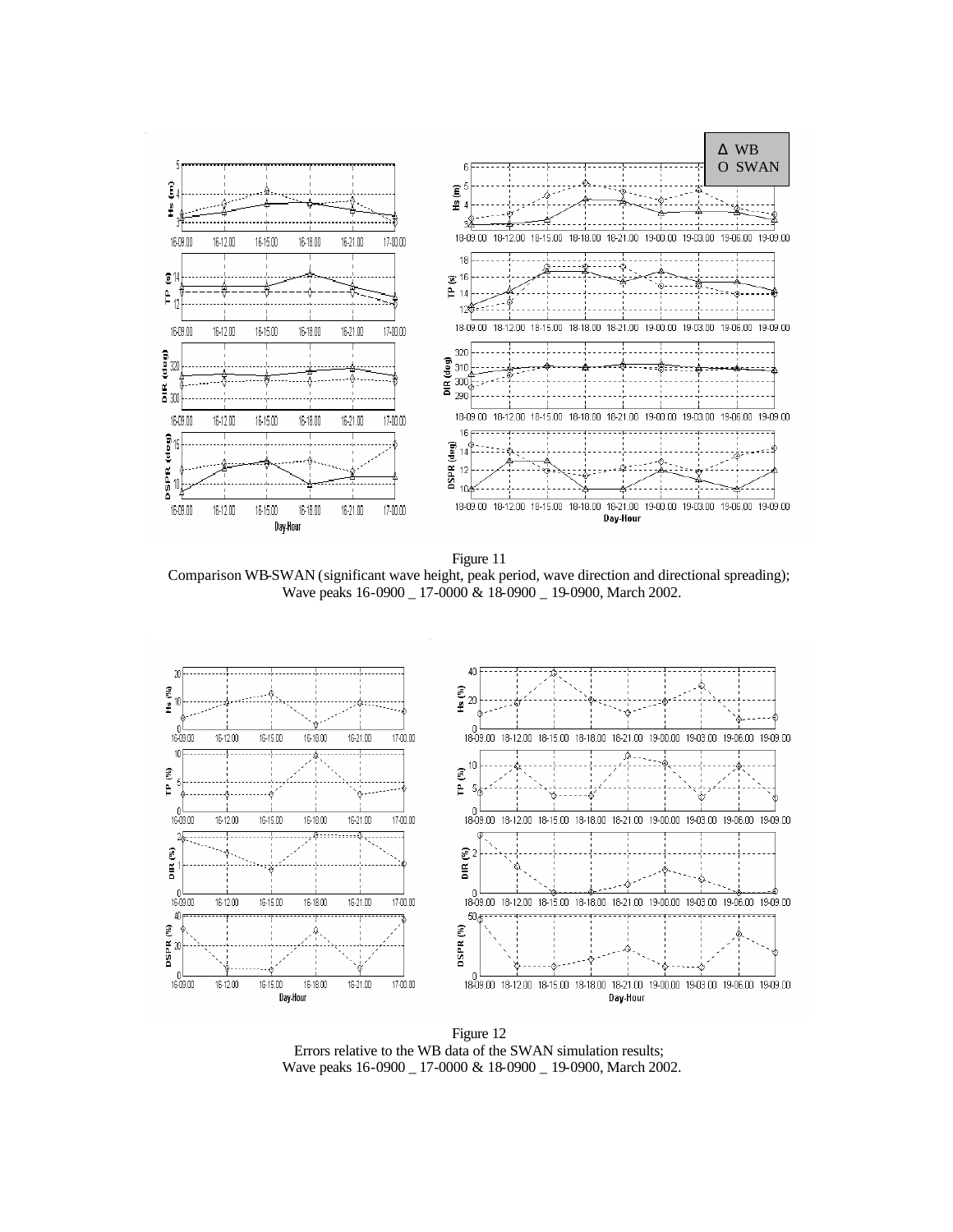

Figure 13 Comparison ADCP-SWAN (significant wave height, peak period and wave direction); Wave peaks 16-0900 \_ 17-0000 & 18-0900 \_ 19-0900, March 2002.



Figure 14 Errors relative to the ADCP data of the SWAN simulation results; Wave peaks 16-0900 \_ 17-0000 & 18-0900 \_ 19-0900, March 2002.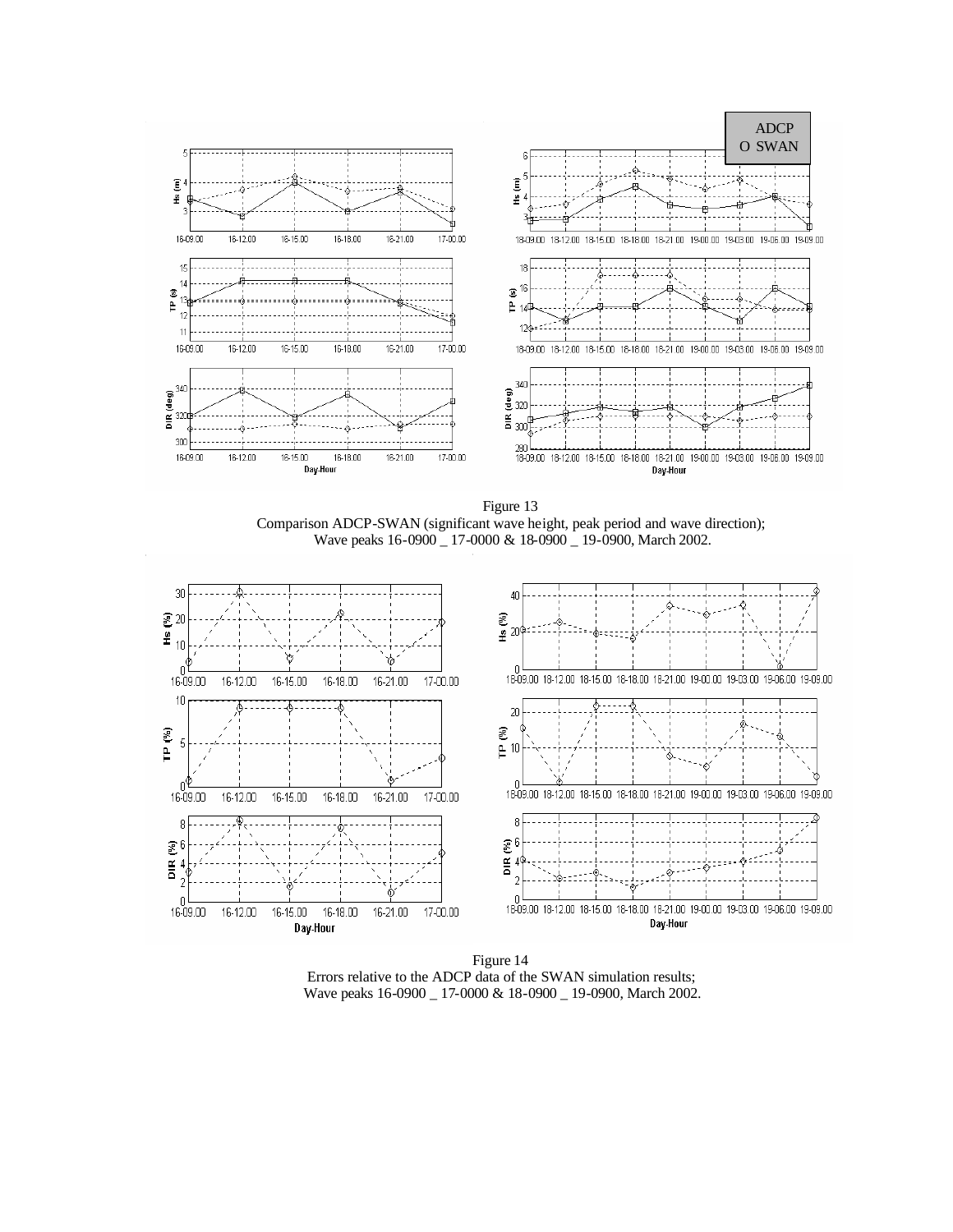

Errors relative to the PS data of the SWAN simulation results; Wave peaks 16-0900 \_ 17-0000 & 18-0900 \_ 19-0900, March 2002.

# 5. CONCLUDING REMARKS AND FUTURE WORK

In order to compare output data from different wave measurement techniques and equipments a Pressure Sensor (PS), a Directional Wave Buoy (WB) and an ADCP were deployed off Lagoa de Óbidos inlet (20-meters depth), in the Portuguese West Coast, during March 2002. At same time the data obtained were used to assess the quality of the wave parameters estimated by SWAN model implemented for the area.

It can be seen a reasonable agreement between ADCP and WB Significant Wave Height (Hs) data while PS Hs data is consistently lower than the others. The discrepancies may be related with different data acquisition and processing techniques (derived spectral wave parame ters vs derived statistical wave parameters), different positions of the sensors in relation to the bottom and current influences over the pressure-based wave height spectra.

The SWAN runs show Hs computed systematically greater than the corresponding mea sured values. The overall estimations are pretty reasonable, especially if compared with WB and ADCP data.

Preliminary data analysis was shown. All data set  $(5^{th}$  March to  $10^{th}$  May 2002) will be processed in the near future. Several data corrections should be made in order to eliminate undesirable effects in wave measurement comparisons (different level sensors and current effects, for example). On the other hand SWAN output should be refined introducing wind and current effects in the area.